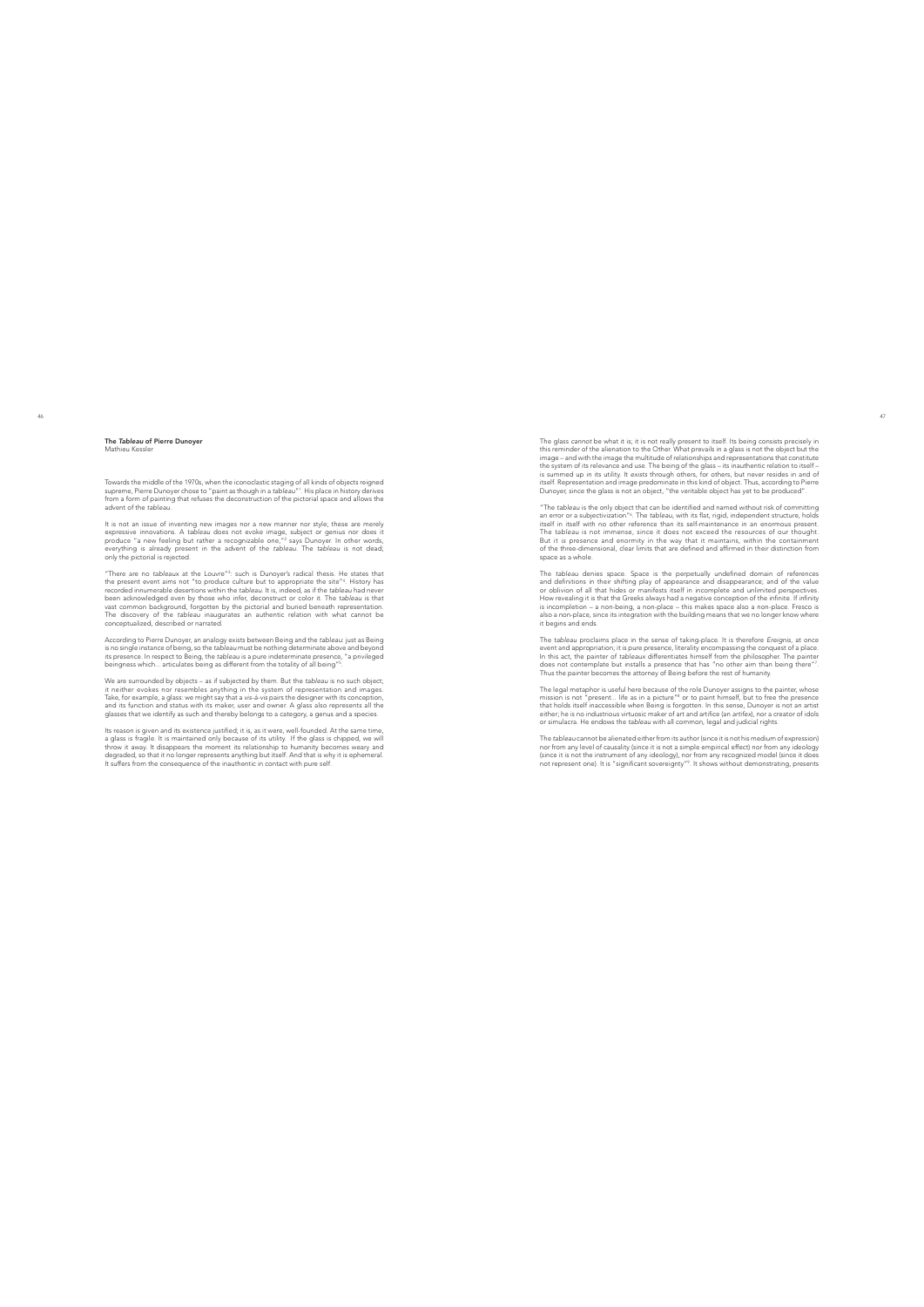without representation, constructs without deconstructing, structures without destructuring;<br>its figuration entitler imitates nor abstracts. It is a figurative event that spotlights neither<br>"color...nor gesture, neither ma

Dunoyer's project is truly ambitions. He sets out to breach the Cartesian interdict specified to in the First Meditation, which fixes the limits of abstract painting: "For indeed painters, even when they skillfully attemp

## At this point, five objections to the *tableau* arise.

First and foremost, the stretcher and canvas make up the *tableau*'s support, and they, like the glass cited above, refer back to the system of objects: to issues of causality, reflection, mirror and image.

Secondly, the colors used to compose the *tableau* exist outside the moment of it.

The same can be said of the material of the *tableau*: a simple, commercially available paste.

Then it can said that abstract forms are never wholly undetermined. For someone with<br>a lively imagination, the forms evoke and as it were represent (for example) chromosomes<br>or any other ectoplasmic forms.

Finally, it is hard to see how, even if it is fundamentally involuntary, that the gesture of the painter on the canvas can avoid all nuance of expressivity.

But these five objections quickly give reason to five rules that make the *tableau* possible. Let us look at this in terms of the fabrication of Dunoyer's *tableaux* .

The issue of the empirical support – the canvas and stretcher – immediately disappears beneath the uniform reach of the monochrome field that establishes the *tableau* .

The affective neutrality of the paste used by Dunoyer to affirm the topology of the *tableau*  considerably limits the communication of expressivity, given the absence of any truly visible or tangible object.

The singular determination of this paste then disappears beneath the colors that cover it.

The colors avoid creating an affective tonality suggestive of mirror-play, figure or memory,<br>Hence the failure of the monochrome to evoke or represent a previously felt emotion.<br>The tableau, by contrast, combines the self-

The tableau does not lack presence nor does it specifically cite any given color. Each color<br>distinguishes itself topologically, not chromatically, by taking and representing its place,<br>and thereby creating a singular vibr

Finally, the forms are original and abstract enough not to recall the splashes of a Pollock nor<br>the geometry of a Mondrian, two well-known frontiers of abstraction (subjectivity or figuration<br>tending toward representation)

These five principles eliminate the danger of an esthetical tendency toward metaphor and comparison, which the advent of the authentic must avoid at all costs.

To obtain a tableau, there must be neither deconstruction of the picture-plane (Support-<br>Surface), nor "subjectivation" (forms of Expressionism) nor chromaticism (Impressionism)<br>nor "materialism" (Dubuffet, for example), n

These "neither nor" constructions should not blind us to the positive impact of Dunoyer's<br>tableaux in the bright interval of Being, Martin Heidegger has written that: "Alone of all<br>being, man experiences, summoned by the v